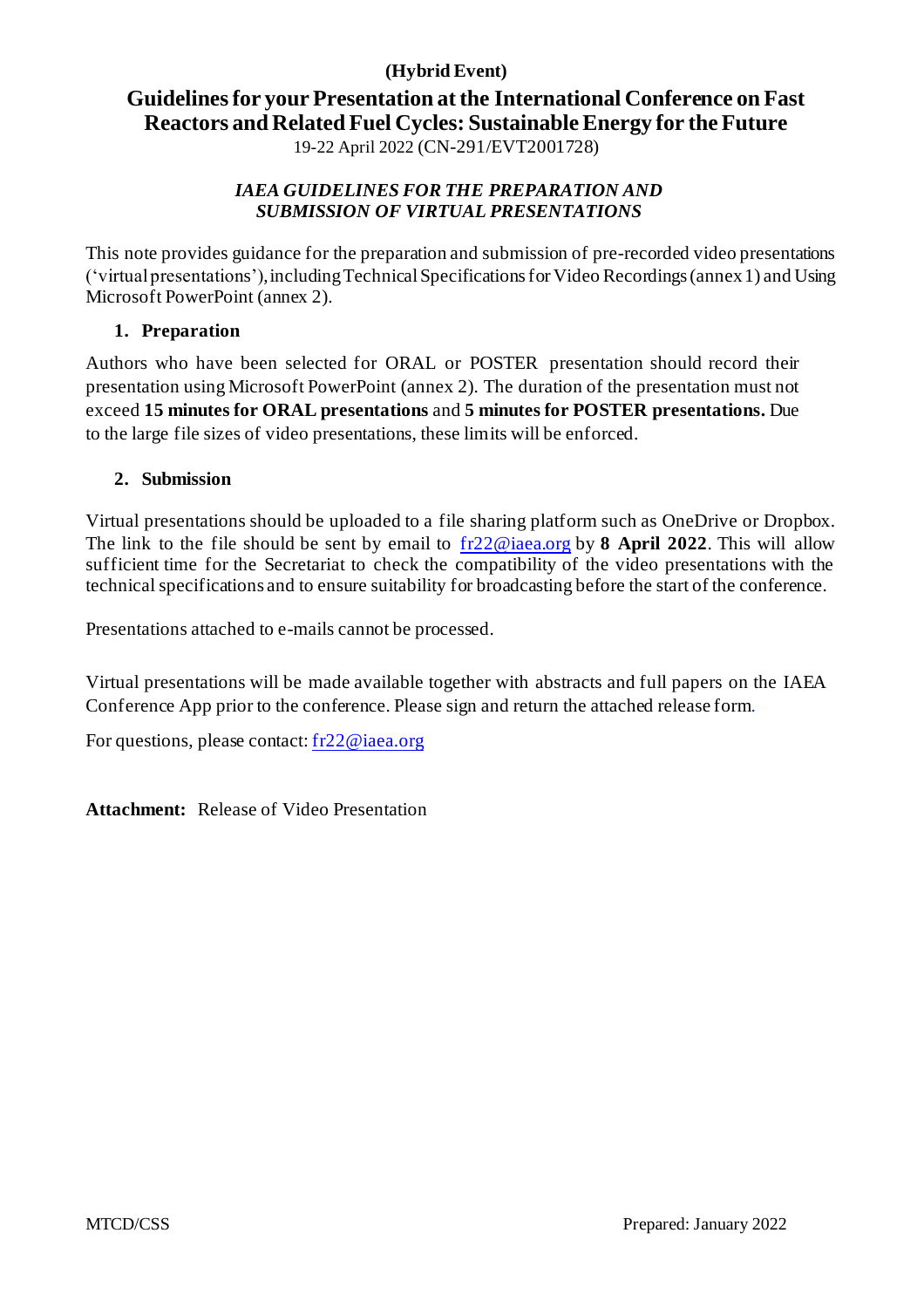## **Release of Video Presentation**

I agree that my video presentation, presented at the **International Conference on Fast Reactors and Related Fuel Cycles: Sustainable energy for the Future (CN-291**/**EVT2001728), 19-22 April 2022, Vienna, Austria** may be made available on the IAEA Conference and Meetings App as a MPEG-4 Video (\*.mp4) File.

| <b>INDICO ID:</b>                            |    |  |            |  |  |  |  |
|----------------------------------------------|----|--|------------|--|--|--|--|
| Country/Invited Organization:                |    |  |            |  |  |  |  |
| Family Name:                                 |    |  |            |  |  |  |  |
| First Name:                                  |    |  |            |  |  |  |  |
| YES $\Box$                                   | NO |  | Signature: |  |  |  |  |
| <b>BIOGRAPHICAL SUMMARY FOR SPEAKER</b>      |    |  |            |  |  |  |  |
| NAME:                                        |    |  |            |  |  |  |  |
| PAPER TITLE:                                 |    |  |            |  |  |  |  |
| AFFILIATION/COMPANY:                         |    |  |            |  |  |  |  |
| <b>SHORT BACKGROUND FOR</b><br>INTRODUCTION: |    |  |            |  |  |  |  |

#### **Please complete and return this form by email to:**

**[fr22@iaea.org](mailto:fr22@iaea.org)**

Subject: CN-293/EVT2001734 Release Form

**Important: When returning this form, please ensure to also include in a separate file, a professional photograph of yourself saved in a JPEG format. The photograph should be saved with a resolution of 200 x 200 pixels.**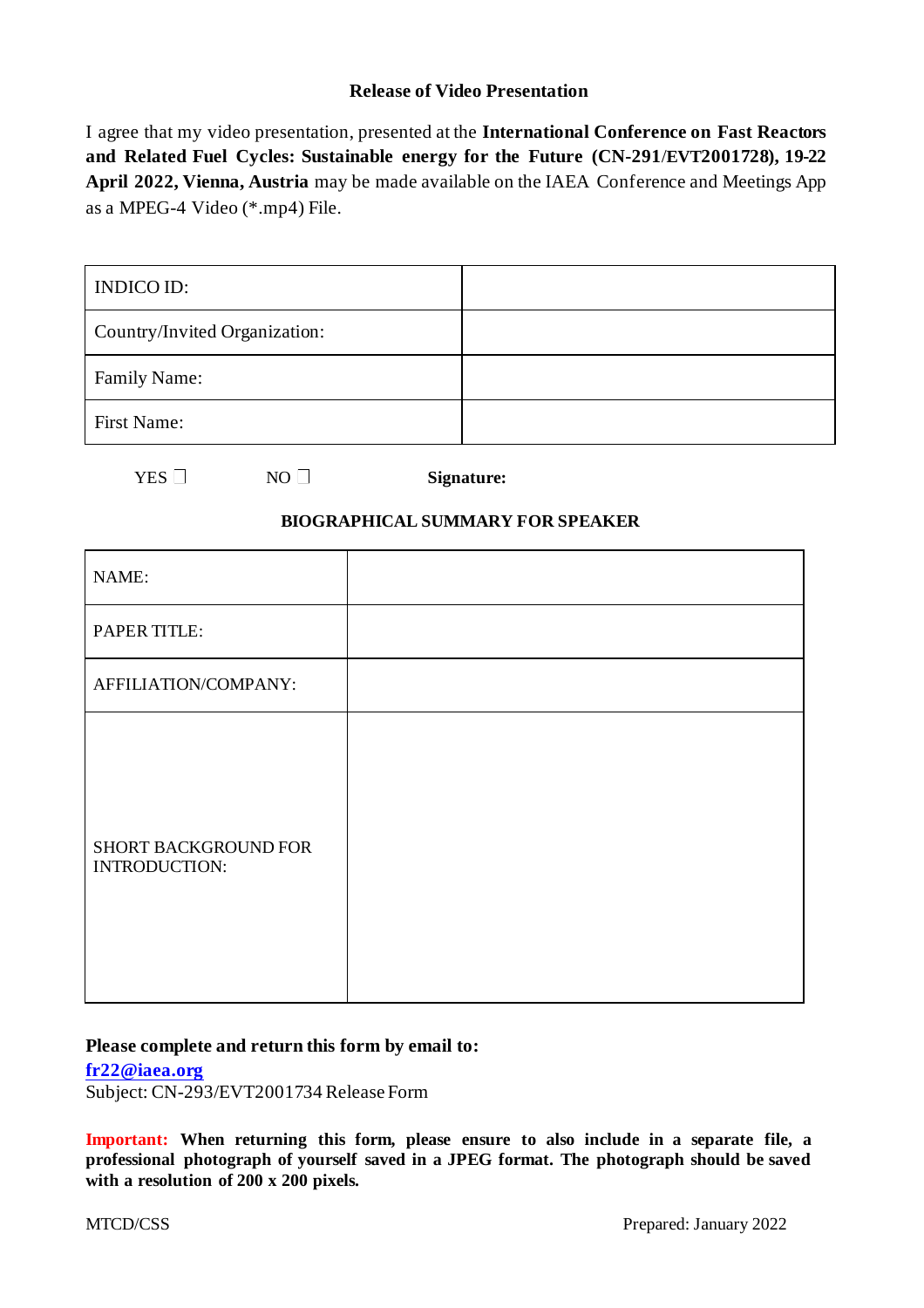## **ANNEX 1**

## **TECHNICAL SPECIFICATIONS —PRE-RECORDED VIDEO (VIRTUAL) PRESENTATIONS**

- 1. Video Quality:
	- Pre-recorded presentation must be made using Microsoft PowerPoint 2016 or a later. version (see further instructions for Microsoft PowerPoint in Annex 2).
	- Format: MPEG-4 Video (\*.mp4).
	- Format: Slide Ratio 16:9.
	- Full HD 1080 x 1920 Pixels (if for any reason it is not possible to save the file at 1080p the file must at the very least be saved at 720p to avoid issues with video quality and with playback).
- 2. Suitable location / background /preparation:
	- Record with as much natural light as possible. If it is too dark or the light is unbalanced, turn on the room light and position a desk lamp or other light source. The speaker should be evenly lit and brighter than the background.
	- Find a quiet location. Eliminate any background noise (e.g., switch off air conditioning and close windows to block traffic noise).
	- Dress appropriately as if present at the conference.
	- Practice the presentation before recording the final version.
- 3. Audio:
	- If using a clip-on microphone fasten it at chest height.
	- If possible, use Bluetooth headphones with a built-in microphone or a headset to improve sound quality.
- 4. Frame the video shot:
	- If using a laptop with a built-in camera rest the device on a stable surface; make sure the camera is straight with the lens just below eye level.
	- If using a webcam, camera or phone mount the device on a tripod if you have one; film horizontally (landscape) and not vertically (portrait mode); make sure the camera is straight with the lens just below eye level.
- 5. Record the video:
	- The speaker should look directly into the camera lens to maintain eye contact with the viewers.
	- After pressing the 'Record' button, there should be a time gap of at least 3 seconds before the speaker starts to speak. Stop the recording at least 3 seconds after the speaker has finished.
- 6. Playback to check the video recording:
	- For sound quality purposes, headphones should be used to check if the recorded sound is clear and understandable.
	- Check if the speaker is in focus and her/his exposure looks even.
	- Consider re-recording if the video and/or sound quality are not good.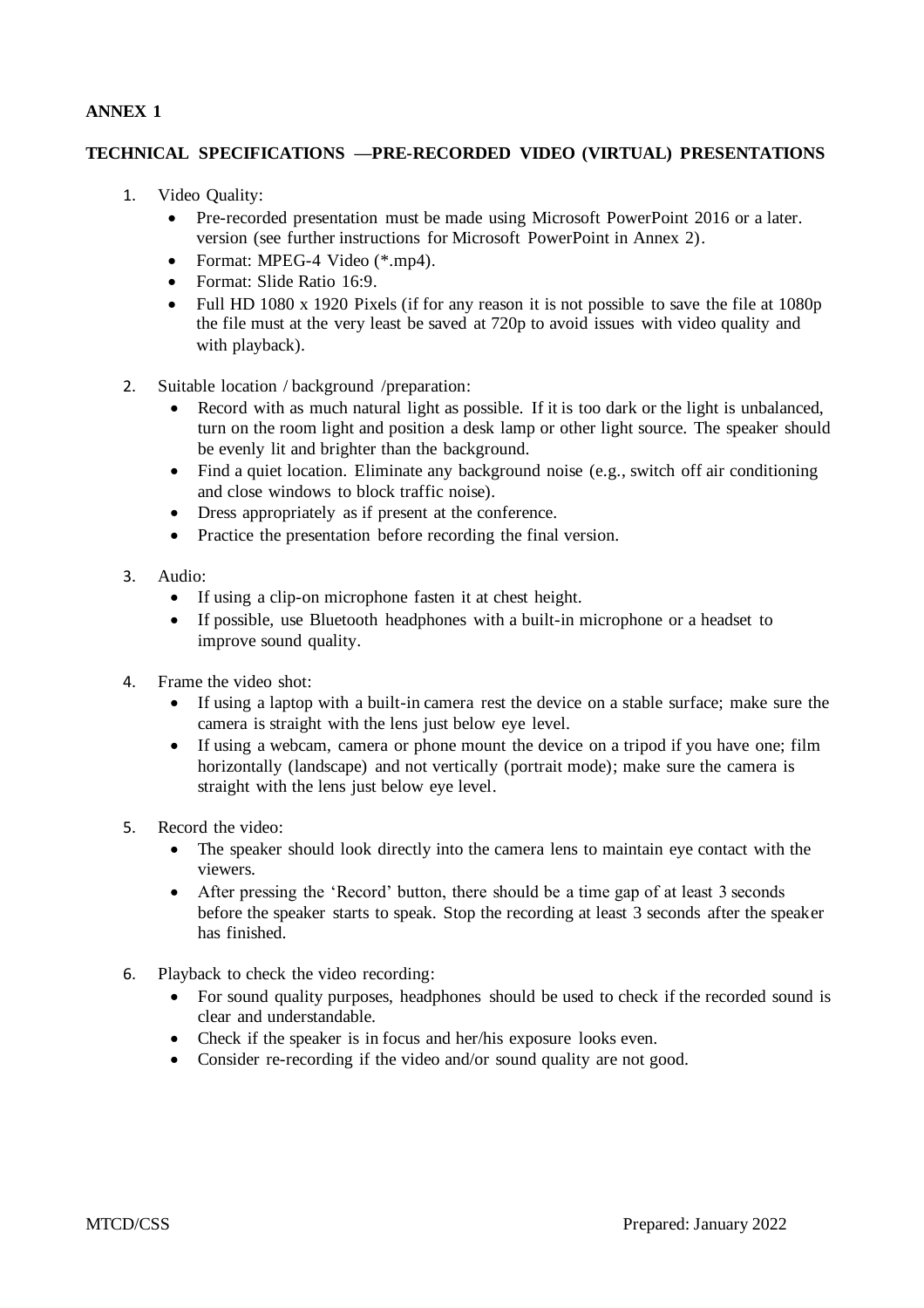#### **ANNEX 2**

## **USING MICROSOFT POWERPOINT – PRE-RECORDED VIDEO (VIRTUAL) PRESENTATIONS**

1. Prepare your presentation in the format: widescreen, ratio 16:9



- 2. Record your presentation using the Slide Show Function:
	- Follow the guide in Annex 1 for preparing and setting up your computer and camera
	- Open your presentation
	- Select Slide Show
	- Select Record Slide Show
	- Select Record from Beginning

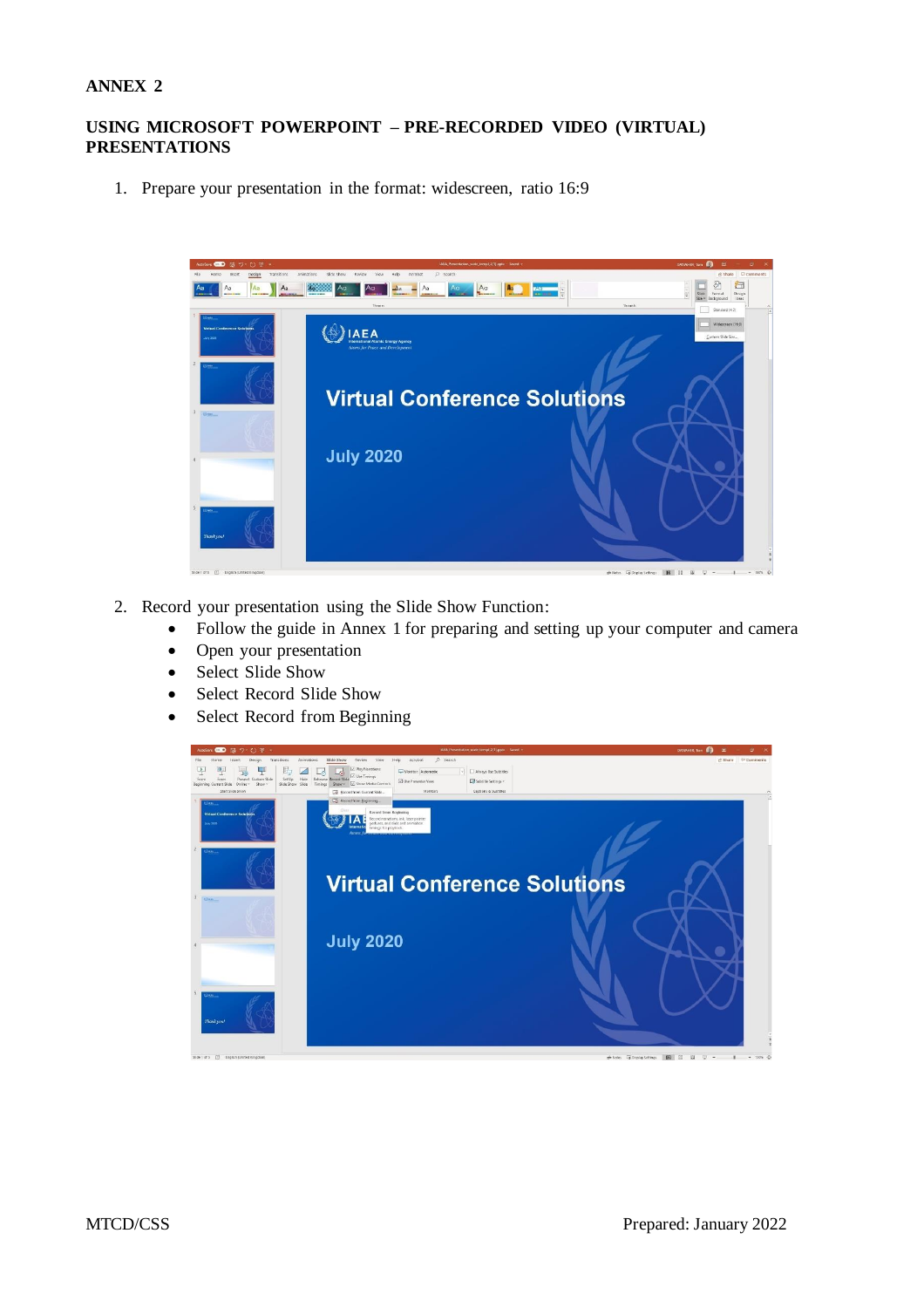- 3. Recording your video presentation:
	- After following the above steps, you will be taken to a presenter screen
	- You will see the video projected on the bottom right corner of the slides

Navigating the presenter screen

- Along the top of screen, you will see from left to right:
	- **Record button** press to start the recording
	- **Stop button** press to stop the recording
	- **Replay button** press to replay the recording
	- **Notes dropdown** you can view your presenter notes here
	- **Clear recording button** you can clear the recording here should you not be satisfied
	- **Settings button** Here you can access your microphone and camera settings
- Along the bottom of the slides, you will see from left to right:
	- **Eraser**  To remove anything drawn in real time on the slides
	- **Pen and Highlighter** You can use the two pens as a pointer or to draw on the slides in real time
	- **Colour Selection** You can use the colour pad to select the colour of the pen
	- **Microphone Button** You can mute your microphone by pressing this button
	- **Camera Button** You can switch off your camera at any time by pressing this button
	- **Camera Preview Button** You can switch of the camera preview at any time by pressing this button



Recording your presentation:

- To begin recording your presentation press the record button on the top left corner
- The presenter screen will countdown from 3 seconds and then begin to record
- Record your presentation moving through your slides one at a time
- Once you have finished press the stop button on the top left corner
- You can preview your presentation by pressing the replay button on the top left corner
- Once you are satisfied with the recording close the presenter screen, you will return to the main PowerPoint screen and the recording will be automatically inserted into the slides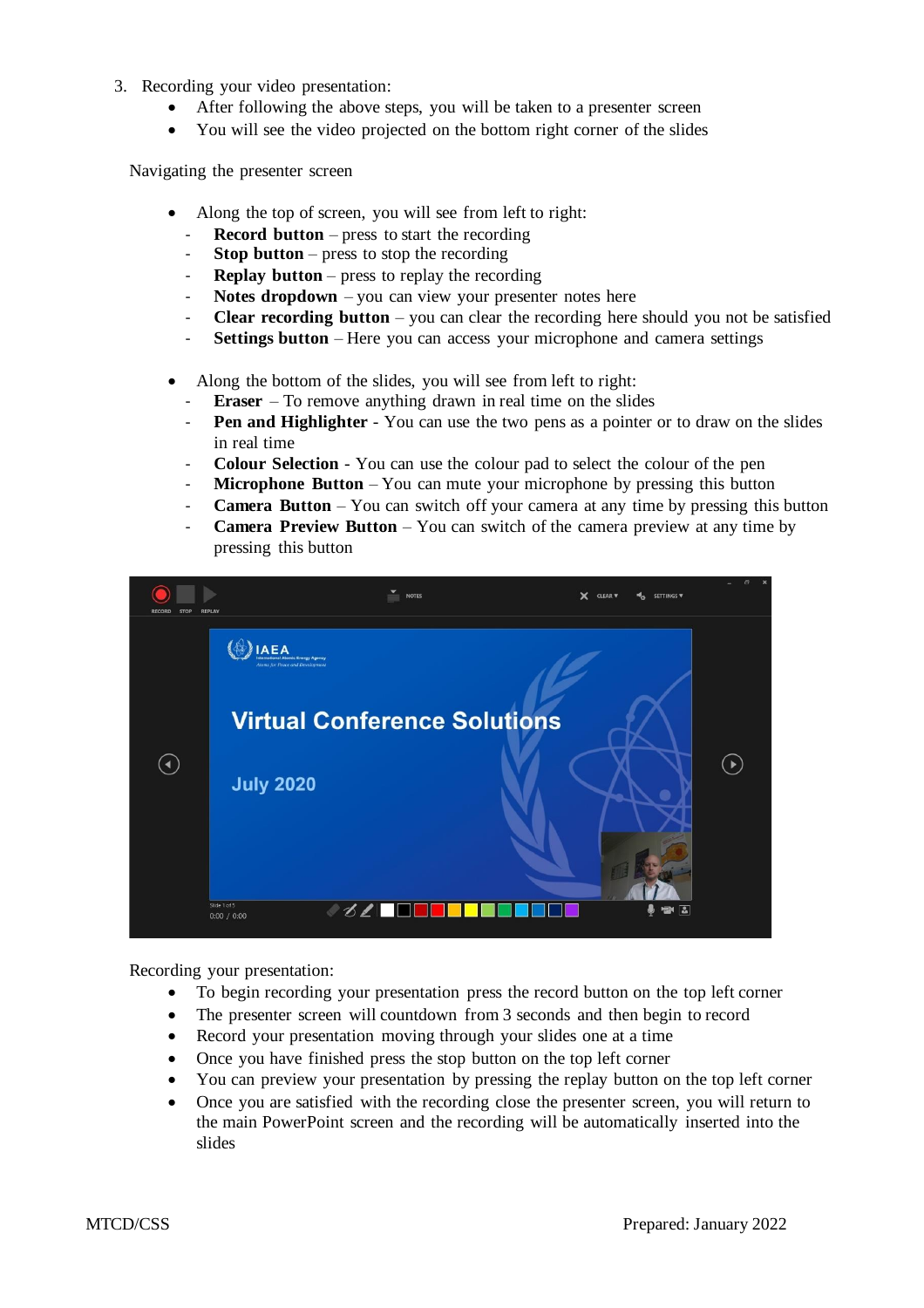- 4. Exporting your pre-recorded video presentation as an MPEG-4 Video (\*.mp4) file:
	- Go to the File tab
	- On the left side of the screen select Export
	- Then select Create a Video

|                          |                                               | 072020_CSS_Tirtual Conference Solutions.ppbr                                                                                                                                                                                 | DANAHER, Tom $\frac{1}{2}$ , $2 = 0 \times$ |
|--------------------------|-----------------------------------------------|------------------------------------------------------------------------------------------------------------------------------------------------------------------------------------------------------------------------------|---------------------------------------------|
| $\odot$                  | Export                                        |                                                                                                                                                                                                                              |                                             |
| (h) Home<br><b>D</b> New | 思<br>Create Adobe PDF                         | Create Adobe PDF<br>Convert to PDF using Adobe Acrobat<br>m.                                                                                                                                                                 |                                             |
| ED Open                  | A<br>Create PDF Document                      | <sup>11</sup> Viewable and printable on most platforms<br>14<br><sup>11</sup> Reliable and secure way of exchanging and archiving documents<br>Create<br><sup>2</sup> Preserves original document look and feel<br>Adobe PDF |                                             |
| info.<br>Seve.           | $\Box$<br>Create a Video                      |                                                                                                                                                                                                                              |                                             |
| Save As                  | $\circledcirc$<br>Package Presentation for CD |                                                                                                                                                                                                                              |                                             |
| Save as Adobe<br>PDF     | $\Box$ Create Handouts                        |                                                                                                                                                                                                                              |                                             |
| Print<br><b>Share</b>    | $\boxdot$<br>Change File Type                 |                                                                                                                                                                                                                              |                                             |
| Export                   | Publish to Microsoft Stream                   |                                                                                                                                                                                                                              |                                             |
| Close                    |                                               |                                                                                                                                                                                                                              |                                             |
| Account                  |                                               |                                                                                                                                                                                                                              |                                             |
| Feedback                 |                                               |                                                                                                                                                                                                                              |                                             |
| Options:                 |                                               |                                                                                                                                                                                                                              |                                             |

- The file should be saved as Full HD 1080x1920 Pixels or at the least 720p / maximum 1080p
- Keep selected Use Recorded Timings and Narrations
- Press Create Video

|                              |                                               | 072020_CSS_Vetual Conference Solutions.aptx                                                                                                                                        | $ 0 \times$<br>DANAHER Torn |
|------------------------------|-----------------------------------------------|------------------------------------------------------------------------------------------------------------------------------------------------------------------------------------|-----------------------------|
| $\odot$                      | Export                                        |                                                                                                                                                                                    |                             |
| (a) Home<br><sup>2</sup> New | Create Adobe PDF                              | Create a Video<br>Save your presentation as a video that you can burn to a disc, upload to the web, or email                                                                       |                             |
| <b>C</b> Open                | ⋻<br>Create PDF Document                      | * Includes all recorded timings, narrations, ink strokes, and laser pointer gestures<br>Preserves animations, transitions, and media                                               |                             |
| 1tifa:<br>Save               | Create a Video                                | <sup>2</sup> Get help burning your slide show video to DVD or uploading it to the web<br>Full HD (1080p)<br>$\bigcirc$<br>٠<br>Large file size and full high quality (1440 x 1080) |                             |
| <b>Save As</b>               | $\circledcirc$<br>Package Presentation for CD | Use Recorded Timings and Narrations<br>L.<br>Slides without timings will use the default duration (set below). This option includes ink and laser pointer gestures.                |                             |
| Save as Adobe<br>PDF         | Create Handouts<br>$-$                        |                                                                                                                                                                                    |                             |
| Print:<br>Shire              | Change File Type                              | $\square$<br>Create<br>Video                                                                                                                                                       |                             |
| Export                       | Publish to Microsoft Stream                   |                                                                                                                                                                                    |                             |
| Close                        |                                               |                                                                                                                                                                                    |                             |
|                              |                                               |                                                                                                                                                                                    |                             |
|                              |                                               |                                                                                                                                                                                    |                             |
|                              |                                               |                                                                                                                                                                                    |                             |
|                              |                                               |                                                                                                                                                                                    |                             |
|                              |                                               |                                                                                                                                                                                    |                             |
|                              |                                               |                                                                                                                                                                                    |                             |
|                              |                                               |                                                                                                                                                                                    |                             |
| Account<br>Feedback          |                                               |                                                                                                                                                                                    |                             |
| <b>Options</b>               |                                               |                                                                                                                                                                                    |                             |